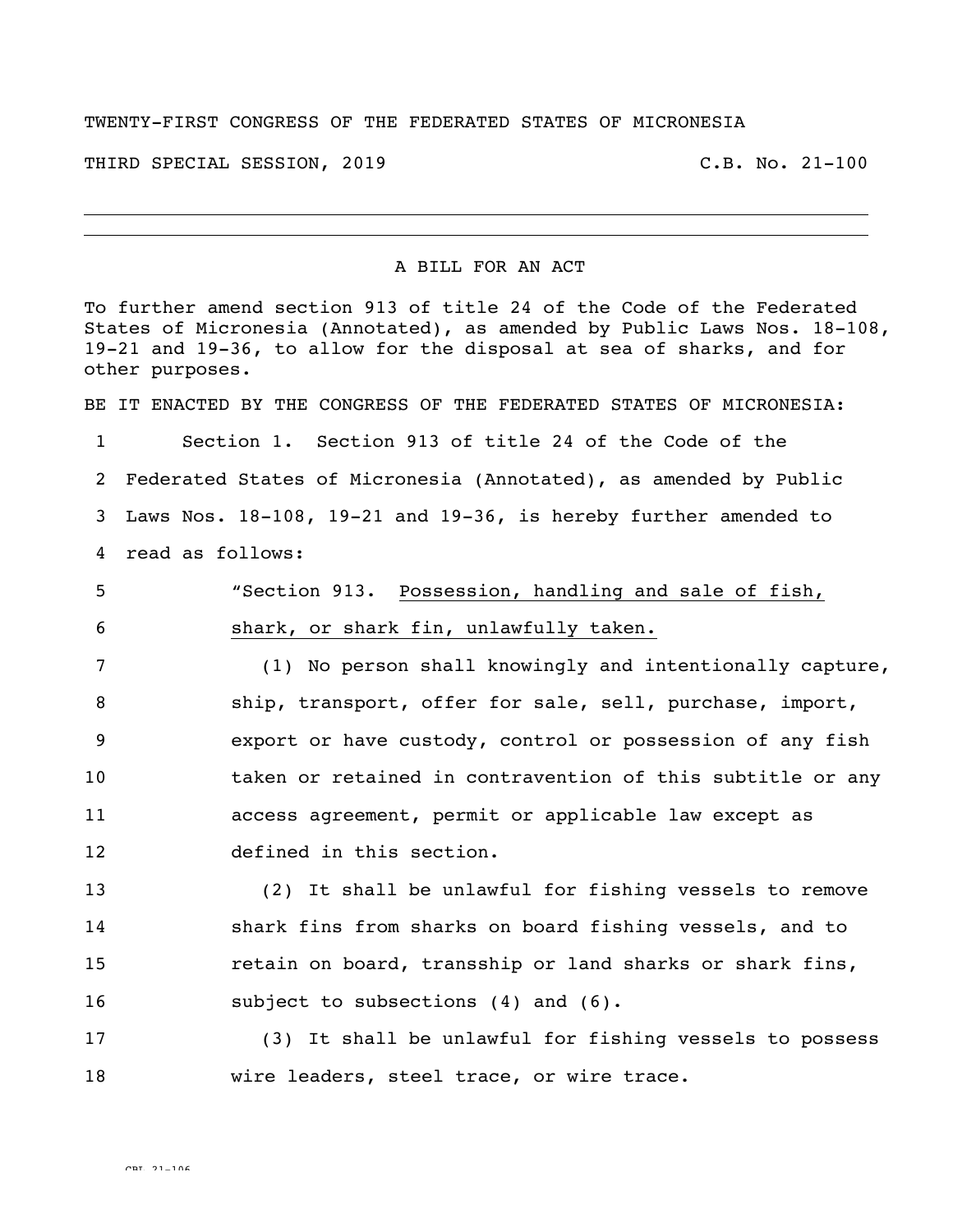(4) All sharks caught by a fishing vessel shall be, 2 [either: (a)] if still alive, immediately released back into the ocean. Fishing vessels must ensure that sharks are released whole, and that sharks are not 5 unnecessarily harmed during the release process; [or (b) if dead, may either be landed at a transshipment port in 7 the Federated States of Micronesia, recorded in the 8 daily catch report form for the vessel and discarded. Fishing vessels must ensure that sharks are landed whole **with all shark fins attached to the carcass.**] Any sharks caught as by-catch should be handled in the above manner.

 (5) It shall be unlawful to purchase, offer for sale or sell sharks or shark parts, including shark fins which have been removed on board a vessel, transshipped or landed in contravention of this section.

 (6) Any person who holds a license or permit from the Authority to conduct scientific research on sharks and carries out activities in accordance with that license or permit shall not be held in contravention of this section.

 (7) Any person who intentionally and knowingly commits an act in violation of this section shall be subject to a civil penalty of not less than \$50,000 and not more than \$250,000.

of 3